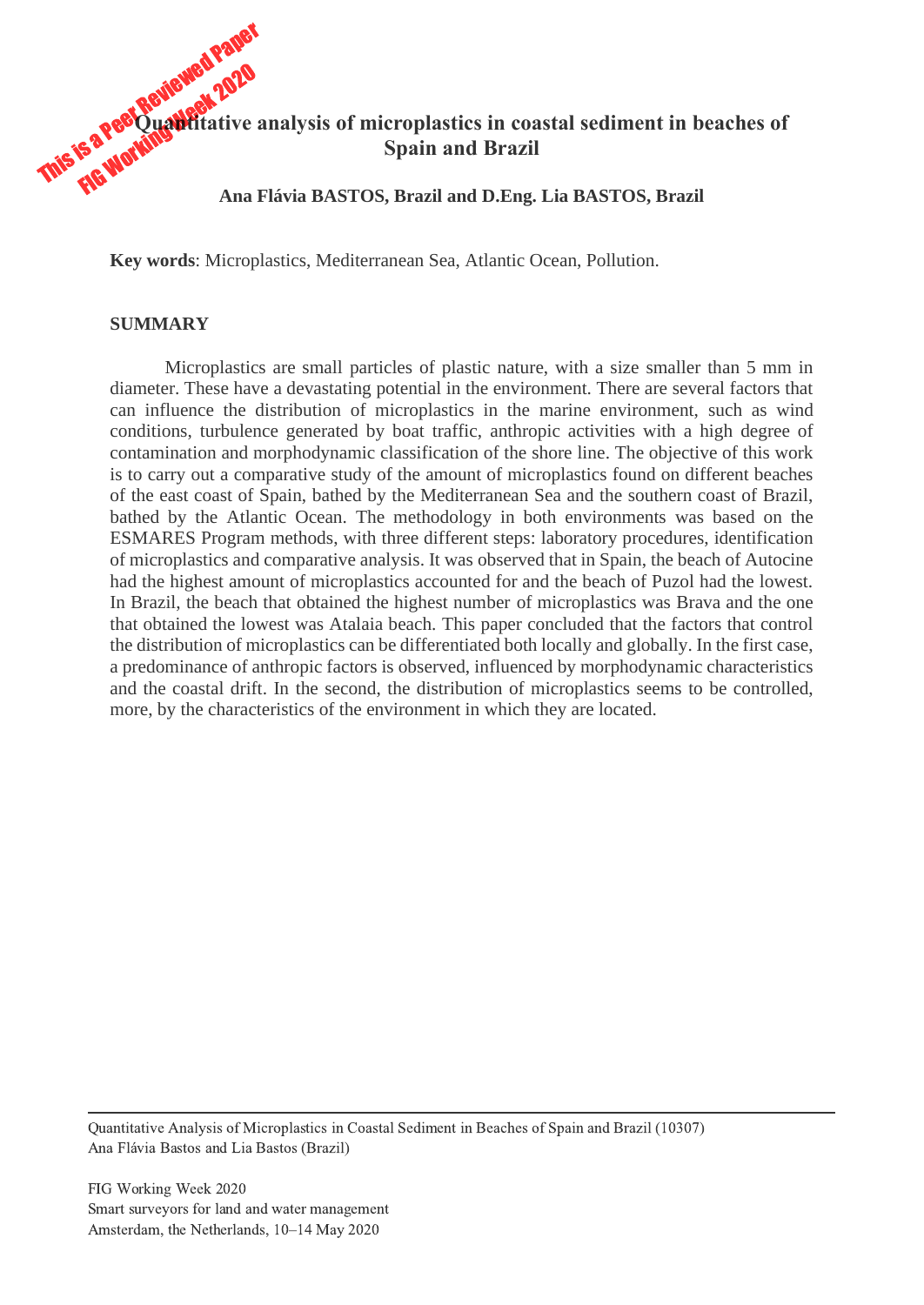# **Quantitative analysis of microplastics in coastal sediment in beaches of Spain and Brazil**

## **Ana Flávia BASTOS, Brazil and D.Eng. Lia BASTOS, Brazil**

## **1. INTRODUCTION**

Nowadays, plastic is one of the most widely used compounds in the world, and can be found in many products worn daily, such as toiletries, containers, plastic bags and others (KARAMI, 2017). It is esteem that Europe accounts for 18.5% of world production and Latin America for 4%. The Plastics Europe Organization estimated that there was an increase of 13 million tons between the year of 2016 and 2017, where the production of 335 million jumped to 348 million tons (PLASTICS EUROPE, 2018).

Besides the exponential production of plastic just around 26% of the world's plastic is currently recycled, while the remaining 74% is thrown into the environment. Of the total plastics not recycled 28% are untreated and often end up in rivers and lakes, 42% is sent to landfills or dumps where the loss of plastic is not accounted for, and often its final destination is the marine environment. The remaining 4% are found in water treatment plants or are taken directly to the oceans (ALIMI et al., 2018).

Although plastics have high durability, exposure to UV rays can cause the elastic properties of plastic to diminish. Thus, plastics exposed to UV rays are induced to oxidation and photochemical reaction, making them fragile and brittle (SONG et al., 2017). Mechanical abrasion is another process of plastic degradation by constant friction of wind, waves and / or sand. Mechanical abrasion is more common on beaches, being considered the most favorable environment for its fragmentation and erosion. (SONG et al., 2017). This fragmentation originates small plastic particles named microplastics.

Microplastics are small particles of a plastic nature, smaller than 5 mm in diameter (KANHAI et al., 2018) and have devastating potential in the environment due to their small size and high dispersion, reaching remote locations and possibly affecting several organisms independent of their trophic level in the ecosystem (OLIVATTO et al., 2018).

The effect of the presence of microplastics in the marine environment can be extremely detrimental due to their toxicity and bioaccumulation properties, being consumed by small fish, molluscs and other marine organisms, thus advancing trophic levels in the food chain (BELLAS et al., 2016).

There are several factors that can influence the distribution of microplastics in the marine environment, such as wind conditions, environmental characteristics, turbulence generated by vessel traffic, and highly polluted anthropogenic activities (OLIVATTO et al., 2018).

Chubarenko et al. (2018) studied the presence of microplastics in different environments of a beach in the Baltic Sea and concluded that local environment microplastics are brought towards the beaches with circulation processes rather than being taken to open water.

The study by Carvalho & Baptista (2016) revealed that microplastics found in Guanabara Bay, Rio de Janeiro, are from local environments such as rivers, however, the

Quantitative Analysis of Microplastics in Coastal Sediment in Beaches of Spain and Brazil (10307) Ana Flávia Bastos and Lia Bastos (Brazil)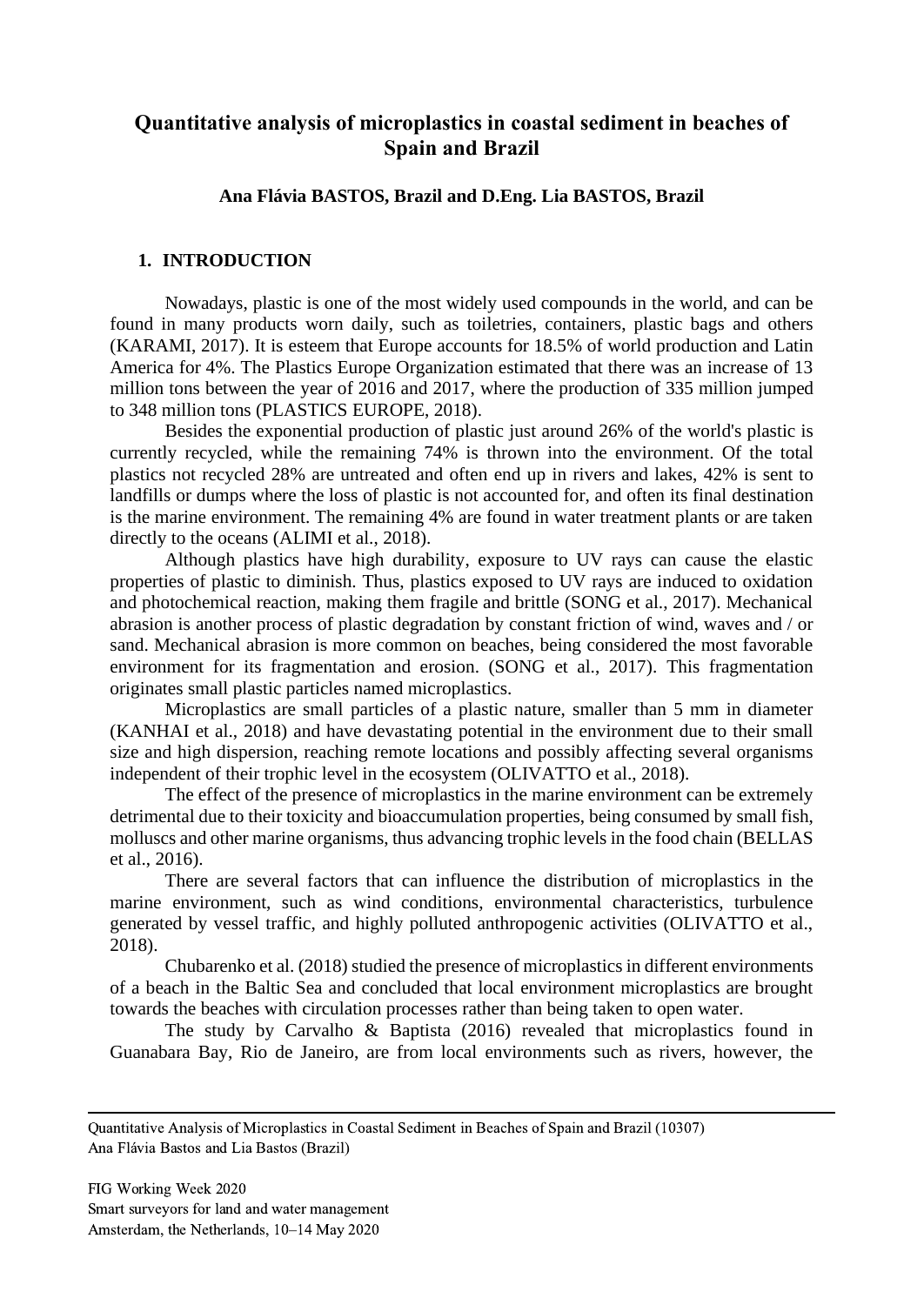anthropogenic activities performed in the area, such as fishing and portuary activities can aggravate the situation and increase the amount of microplastics in the region.

Understanding the effects of microplastics on nature helps preserve marine and coastal environments.

#### **2. OBJECTIVE**

Compare the amount of microplastics found in different beaches of the southeastern coast of Spain along the province of Valencia, bathed by the Mediterranean Sea and in the beaches of northern Santa Catarina on the south coast of Brazil, bathed by the Atlantic Ocean.

### **3. METHODS**

The methodology used was conceived based in the program "ESMAREs: Marine Strategies of Spain". The proposed methodology of this project has three main steps: sample collection, laboratory treatment with visual analysis of the samples and finally the comparison between the quantities of microplastics found, using statistical analysis, data population, morphodynamic characteristics of the beaches shore line and the coastal drift.

The beaches of the study were characterized according to their morphodynamics in dissipative, reflective and intermediate, according to the Wright & Short (1983) classification. According to Tomazelli & Villwock (1992), there is a lateral transfer of sediments, promoted by the activity of waves that affect the coast, which for many years is recognized as one of the most important factors responsible for the configuration of sediments and beaches, called coastal drift. This may also help explain the deposition of microplastics in the environments and the morphodynamics that the beaches present.

### **3.1 Characterization of the Study Zone**

### 3.1.1. Spanish Beaches

The beaches of the Spanish coast studied were: Puzol, Puebla Farnals, Malvarrosa, Pinedo and Autocine (Figure 1). They are located in the western basin, southeast of the Spanish coast, between latitudes 39 ° 20 'N and 39 ° 40' N and are influenced by the Mediterranean Sea.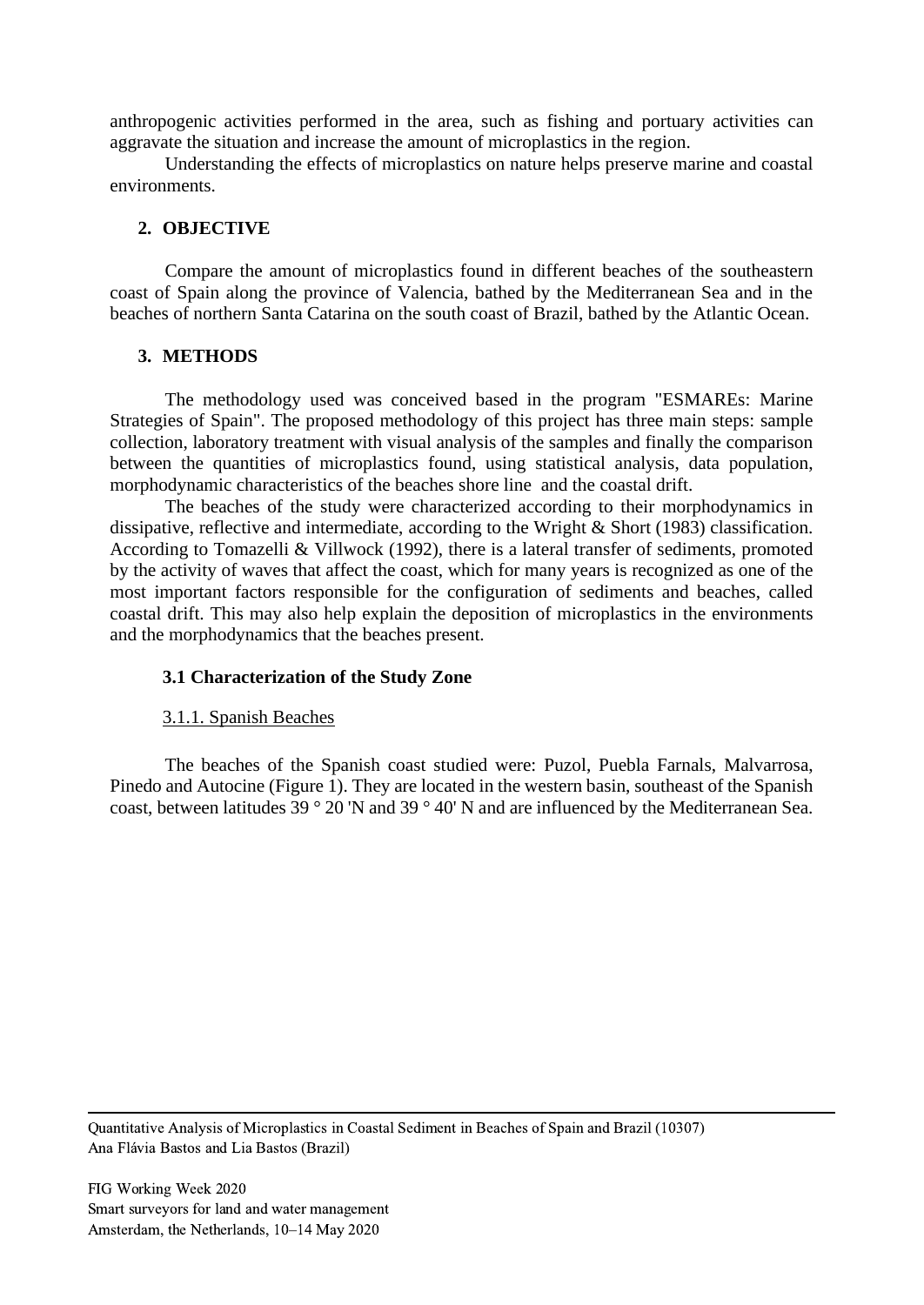

Figure 1. Sample points in the Spanish beaches

The size of the population in the Mediterranean area is varied, depending on the activities performed around the beaches (Table 1).

| I avie 1. I opulation data from the Spallish beaches |                                                  |  |  |  |  |
|------------------------------------------------------|--------------------------------------------------|--|--|--|--|
| <b>Beaches</b>                                       | <b>Population Size</b>                           |  |  |  |  |
| Puzol                                                | 19.455                                           |  |  |  |  |
| Puebla Farnals                                       | 7.840                                            |  |  |  |  |
| Malvarrosa                                           | 791.413                                          |  |  |  |  |
| Pinedo                                               | 1.745                                            |  |  |  |  |
| Autocine                                             | 771                                              |  |  |  |  |
| Valência                                             | 791.413                                          |  |  |  |  |
|                                                      | $\Gamma_{\text{cont}}$ INE (2018) and ICV (2017) |  |  |  |  |

|  | Table 1. Population data from the Spanish beaches |  |  |  |  |
|--|---------------------------------------------------|--|--|--|--|
|  |                                                   |  |  |  |  |

Font: INE (2018) and ICV (2017)

The beaches of Malvarrosa and Pinedo are based in the county of Valencia. This two beaches along with Autocine are closest to the port of Valencia and best known and frequently used by tourists. Both activities are factors that influence the variability in the population affecting the amount of pollutants found at the site.

Puebla Farnals and Puzol beaches are less well known to tourists and are predominantly frequented by locals. Puebla Farnal beach is also influenced by the presence of a marina.

The port of Valencia was built in the late 18th century and has undergone changes and expansions over the centuries. Studies show that the construction of the port changed the morphodynamic appearance of the beaches located near it, the northern region suffered a

Quantitative Analysis of Microplastics in Coastal Sediment in Beaches of Spain and Brazil (10307) Ana Flávia Bastos and Lia Bastos (Brazil)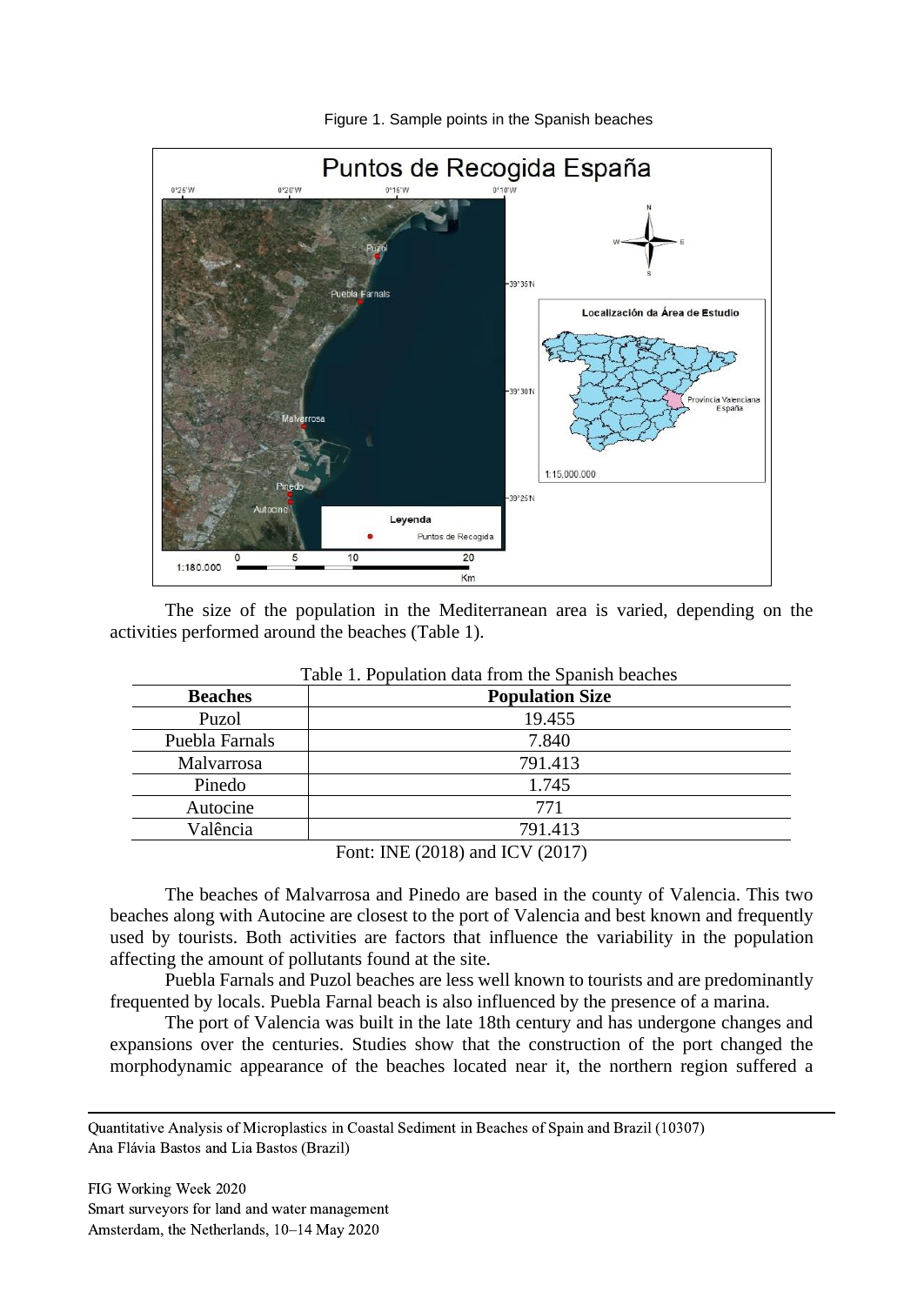sediment accumulation advancing the shore line around 1 km (Pardo-Pascual & Sanjaune, 2018). The Malvarrosa beach is located north of the port and is subject to the high sediment retention indicating a possible change in its morphodynamics and a dissipative beach classification.

The beaches located south of the port, such as Pinedo and Autocine, suffered a high erosion that may have caused a greater slope in the beach profile, suggesting that the beaches of Pinedo and Autocine are classified as reflective. According to Muñoz-Perez et al. (2012) Puzol beach has a steep beach profile with only 150 meters long and can also be classified as reflective.

The Puebla Farnal beach was classified as intermediate beach since in the region there was a predominance of beaches with this characteristic, as can be observed in the work of Díez et al. (2017).

Using oceanographic buoy data, we were able to determine the direction of the waves and the currents in the different zones studied. Thus concluding that Spanish beaches suffer a north-south coastal drift. This can be verified by analyzing the time series for 2016 and 2019 (Ministerio de Formento 2019 and Ministry of Development 2019)

#### 3.1.2. Brazilian Beaches

The Brazilian beaches studied were: Balneário Camboriú, Brava, Atalaia, Navegantes and Cabeçudas, which are influenced by the Atlantic Ocean (Figure 2), located on the north central coast of the state of Santa Catarina, in southern Brazil, between latitudes 27 ° 00 'S and  $26°50'$  S.



Figure 2. Sample points of Brazilian beaches

Quantitative Analysis of Microplastics in Coastal Sediment in Beaches of Spain and Brazil (10307) Ana Flávia Bastos and Lia Bastos (Brazil)

FIG Working Week 2020 Smart surveyors for land and water management Amsterdam, the Netherlands, 10–14 May 2020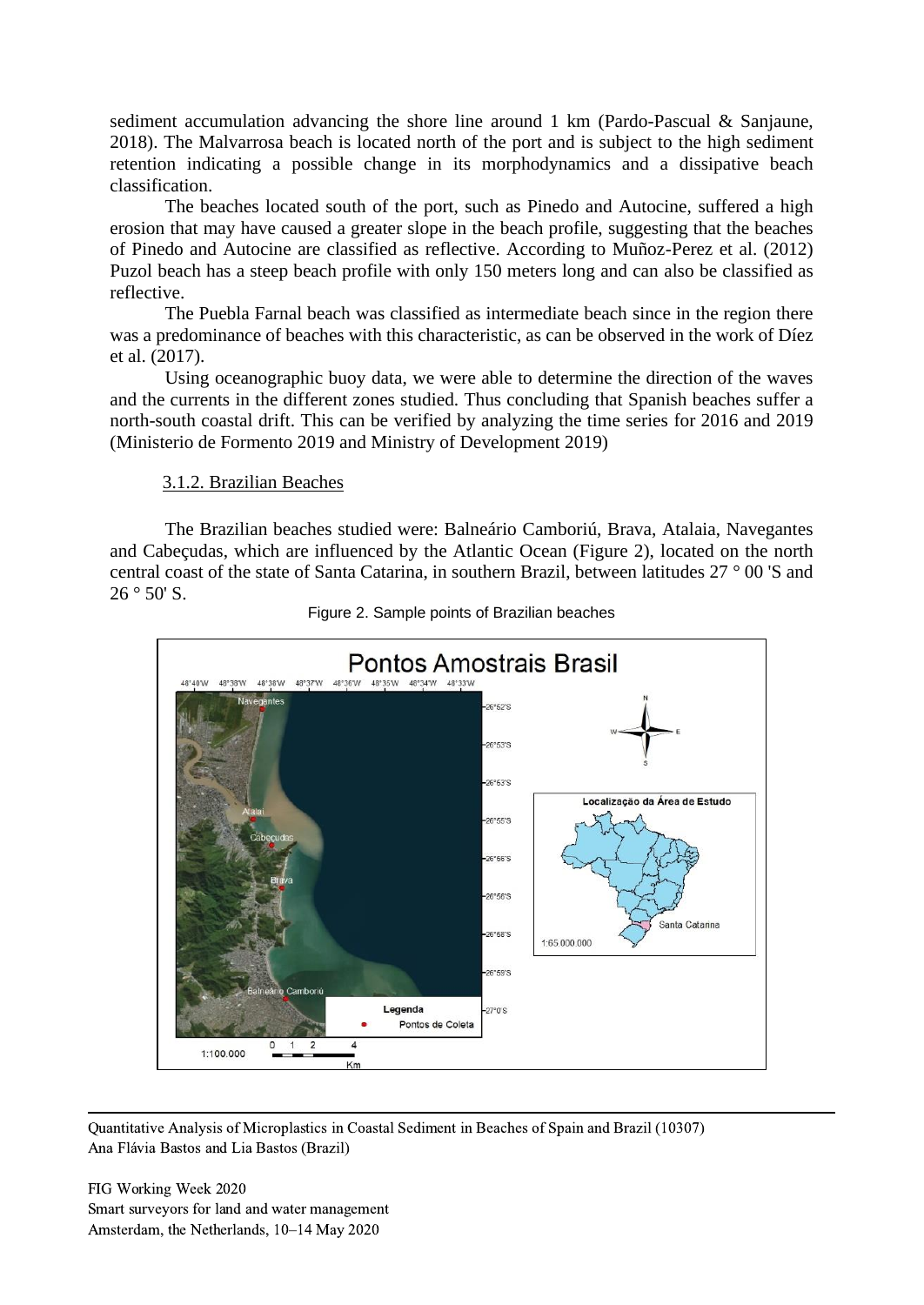The study area is located in the state of Santa Catarina, in the counties of Balneário Camboriú, Itajaí and Navegantes. The IBGE made a population estimative for 2018, which shows an important variation in population size (Table 2). This population variability is due the different activities provided for the population.

| <b>Beaches</b>     | <b>Population Size</b>         |
|--------------------|--------------------------------|
| Balneário Camboriú | 138.732                        |
| Navegantes         | 79.285                         |
| <b>Brava</b>       | 4.294                          |
| Cabeçudas/Atalaia  | 1.129                          |
|                    | $E_{\text{out}}$ , IDCE (2010) |

|  | Table 2. Population data of Brazilian beaches, survey 2010 |  |  |  |
|--|------------------------------------------------------------|--|--|--|
|  |                                                            |  |  |  |

Font: IBGE (2010)

Atalaia and Cabeçudas belong to the same county (Itajaí), but there is a greater concentration of the population in Cabeçudas. It is important to emphasize that just like the Spanish beaches some Brazilian beaches suffer a bigger impact by tourists.

Brazilian beaches had been classified according to the work of Wright and Short (1983) in previous studies (Menezes, 1999; Abreu & Heidrich, 2012). According to Menezes (1999) the beaches of Balneário Camboriú and Navegantes can be classified as dissipative beaches and Brava beach as intermediate. Atalaia beach can be classified as dissipative and Cabeçudas beach as reflective according to Abreu & Heidrich (2012).

## **3.2 Sample Collection**

At each beach, three different samples were collected during the winter period. The first point (P1) was intentionally chosen, approximately in the center of the beach, and the other 2 points (P2 and P3) were collected 10 meters from the original first point (Figure 3).





Samples were collected using a 50 X 50 cm quadrant with 5 cm depth. According to Carson et al. (2011), 50% of microplastics are located in the first five centimeters of the sediment column.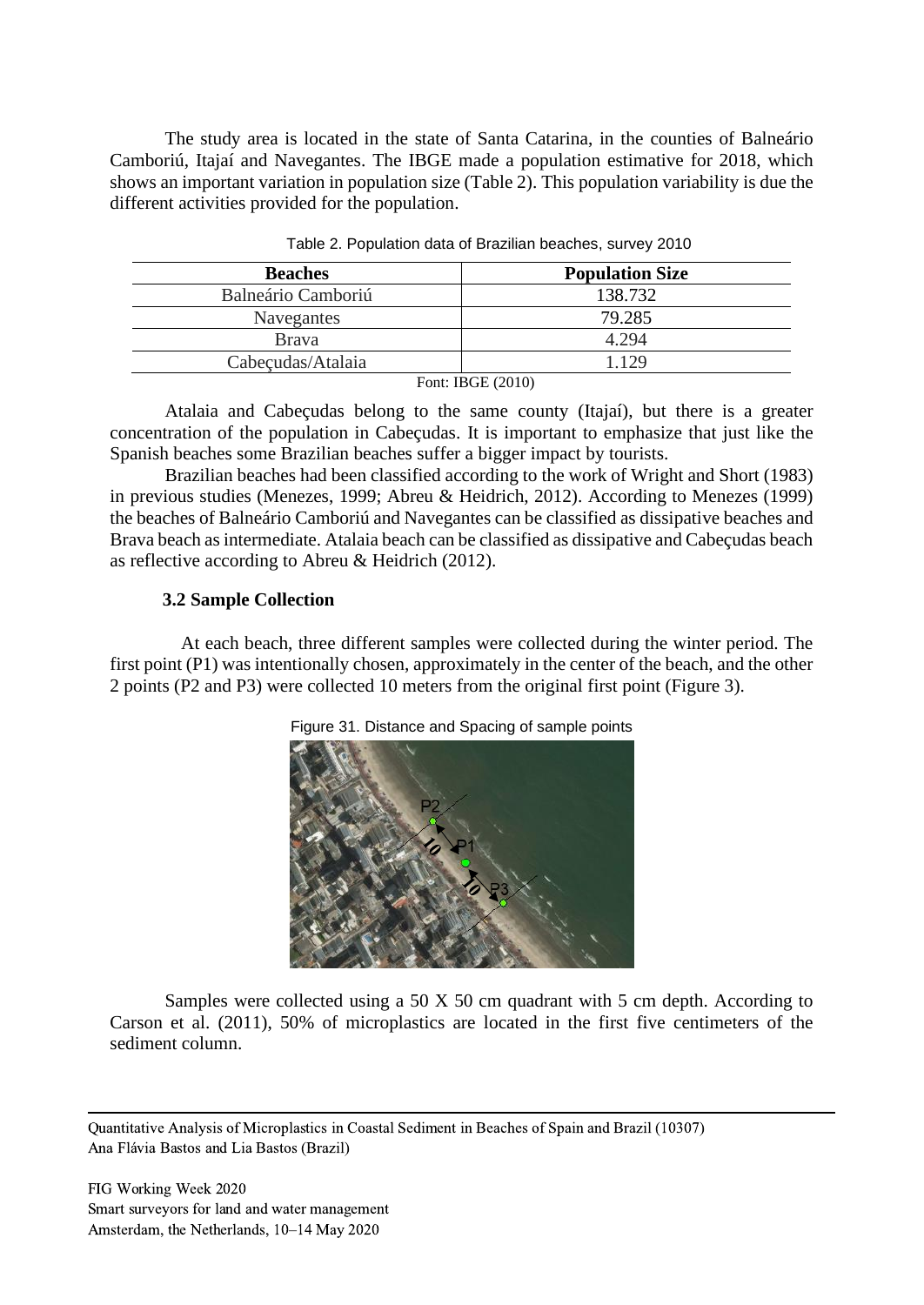After using the quadrant, the samples were homogenized and divided into four equal parts (quadrant) and only one quadrant was collected. Approximately 1 kg of sample was collected from the beaches for each point and separated into plastic bags.

## **3.3 Laboratory Treatment and Analysis**

After sample collection, pre-treatment and subsequent laboratory filtration were performed to separate the microplastics present in the sediment. The following pre-treatment laboratory procedures were performed:

- Homogenization and weighing of samples approximately 400 grams;

- Drying in oven at 60 degrees for 24 hours;
- Sieving in 4 and 1 mm meshes for 3 to 5 minutes;

The microplastic between 4 and 1 mm was identified and the remaining sediment smaller than 1 mm suffered the following procedures to enable the microplastics recognition:

- Removal of organic matter using 30% (v / v) hydrogen peroxide for 24 hours.

- Treatment with saturated sodium chloride, approximately 150 ml, homogenized for 5 minutes and decanted for another 5-10 minutes. The homogenization and decantation process should be repeated twice.

- Filtration using a 0.47μm glass fiber filter of the supernatant solution.

## **3.4 Sample Identification and Classification**

For the identification of the microplastics, the glass fiber filters were observed with the aid of a microscope lens with 4 times magnification. Microplastics were identified and quantified according to shape using the method of Stolte et al. (2014). A record of 50 microscopic fields was performed.

## **3.5 Comparative Analysis**

After the identification and classification of the samples, the results were statistically analyzed using the Rstudio software (RSTUDIO, 2019). The parametric statistical technique (ANOVA) was used.

## **4. RESULTS**

After the identification and classification of microplastics no fragments between 4 and 1 mm were found in both Spanish and Brazilian beaches.

Tables 3 and 4 show the number of microplastics accounted for in Spain and Brazil respectively. Each column of the table represents the total amount founded in the 400 grams in the fraction smaller than 1 mm.

Quantitative Analysis of Microplastics in Coastal Sediment in Beaches of Spain and Brazil (10307) Ana Flávia Bastos and Lia Bastos (Brazil)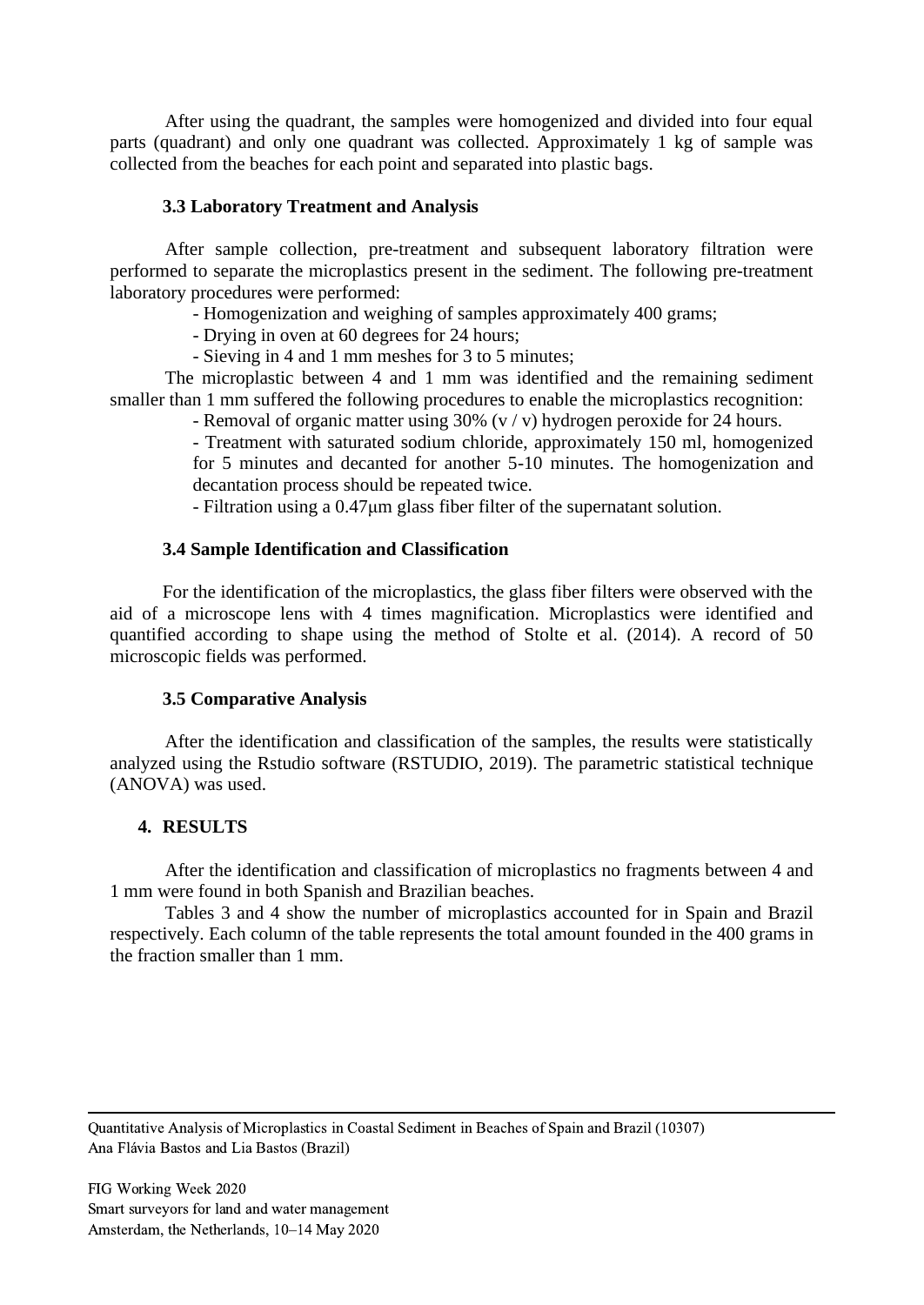|               | Twore started plastic rectative in spatism ocacinos (trainoci of Farticies in 199 $\epsilon$ ) |                       |            |               |                 |  |  |  |
|---------------|------------------------------------------------------------------------------------------------|-----------------------|------------|---------------|-----------------|--|--|--|
| <b>Beach:</b> | <b>Puzol</b>                                                                                   | <b>Puebla Farnals</b> | Malvarrosa | <b>Pinedo</b> | <b>Autocine</b> |  |  |  |
|               | 372                                                                                            | 479                   | 346        | 1076          | 1394            |  |  |  |
| P2            | 339                                                                                            | 327                   | 217        | 711           | 1079            |  |  |  |
| P3            | 269                                                                                            | 441                   | 608        | 655           | 1064            |  |  |  |
| Average:      | 339                                                                                            | 441                   | 346        | 711           | 1079            |  |  |  |
| <b>Total:</b> | 980                                                                                            | 1247                  | 1171       | 2442          | 3537            |  |  |  |

Table 3. Microplastic identified in Spanish beaches (Number of Particles in 400g )

Table 4. Microplastic identified in Brazilian beaches (Number of Particles in 400g )

| <b>Beach:</b>  | <b>Balneário Camboriú</b> | <b>Brava</b> | <b>Navegantes</b> | <b>Atalaia</b> | Cabecudas |
|----------------|---------------------------|--------------|-------------------|----------------|-----------|
| D              |                           | oo           | 58                |                |           |
| P <sub>2</sub> | ΟZ                        |              | 26                |                |           |
| P3             |                           | 102          |                   | 10             | O J       |
| Average:       | 52                        | 66           |                   |                | 58        |
| <b>Total:</b>  | 159                       | 230          | 125               | 60             | 160       |

Table 3 shows that Autocine beach had the highest number of microplastics accounted for and Puzol beach had the smallest amount. For the analyzes performed in Brazilian beaches (Table 4) Brava presented the highest total of microplastics and Atalaia the lowest.

The fragments were classified comparing their aspects with the types of microplastics found in the study by Stolte et al. (2014). The ones identified as microplastics can be seen in Figures 4A to 4D.





Legend: A) White Fibers B) White Fibers C) Conglomerate of Red and White Fibers D) Pink Fragment

In both countries the most commonly found form of microplastics was fibers. Only a few samples showed small fiber conglomerates (Figure 4C) and fragments of no apparent shape (Figure 4D).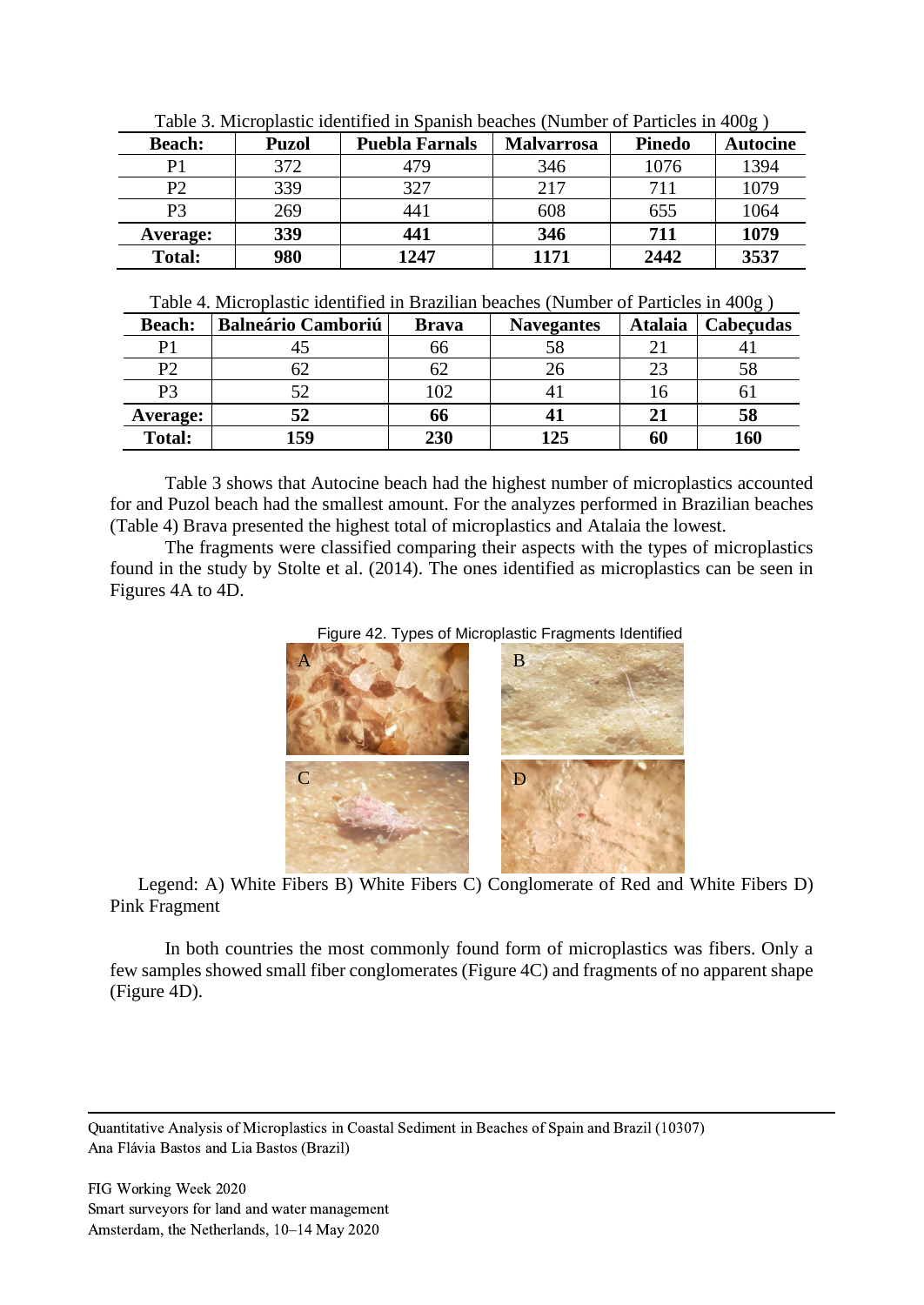## **4.3 Spanish Beaches Analysis**

The data analyzed meet the normality requirements (Tables 5 and 6).

Table 5. Shapiro Teste Spanish Data Table 6. Bartlett Teste Spanish Data

| (Shapiro Test) |         |  |  |  |  |
|----------------|---------|--|--|--|--|
| <b>Beaches</b> | p-value |  |  |  |  |
| Puzol          | 0,54    |  |  |  |  |
| Puebla Farnals | 0,40    |  |  |  |  |
| Malvarrosa     | 0,90    |  |  |  |  |
| Pinedo         | 0,30    |  |  |  |  |
| Autocine       | 0.09    |  |  |  |  |

**(Bartlett Test) Homogenity of Variances Provident** Microplastic quantity/ Beaches  $\vert 0.80 \rangle$ 

The ANOVA test presented p-value of 0.001. The Tukey test (Table 7) identifies significant differences between the beaches.

| <b>Beaches Comparasion</b>        | p-value  |
|-----------------------------------|----------|
| Malvarrosa vs Autocine            | $0,004*$ |
| Pinedo vs Autocine                | 0,518    |
| <b>Puebla Farnals vs Autocine</b> | $0,009*$ |
| Puzol vs Autocine                 | $0,002*$ |
| Pinedo vs Malvarrosa              | 0,046    |
| Puebla Farnals vs Malvarrosa      | 0,975    |
| Puzol vs Malvarrosa               | 0,993    |
| Puebla Farnals vs Pinedo          | 0,112    |
| Puzol vs Pinedo                   | $0,024*$ |
| <b>Puzol vs Puebla Farnals</b>    | 0,853    |

|  | Table 7. Test Tukey Spanish Data |  |  |
|--|----------------------------------|--|--|
|  |                                  |  |  |

There was a significantly statistical different amount of microplastics between the beaches analyzed.

Autocine and Pinedo are significantly different from the others which was expected, since both are closer to each other, have similar anthropogenic activities and are characterized as reflective beaches. The rise of tourists in the region impacts and increase the pollution, which may explain the high number of microplastics present. Also, the beaches are classified as reflective which can explain the high amounts of microplastics found, since these beaches are able to retain most of the contaminants found in them.

The direction of the coastal drift (north-south) can assist with the explanation, where microplastics may have a higher deposition tendency on the southernmost beaches, such as Pinedo and Autocine. The Port of Valencia is located in this area, but it was not possible to state that the port activity contributes to the contribution of microplastics.

Quantitative Analysis of Microplastics in Coastal Sediment in Beaches of Spain and Brazil (10307) Ana Flávia Bastos and Lia Bastos (Brazil)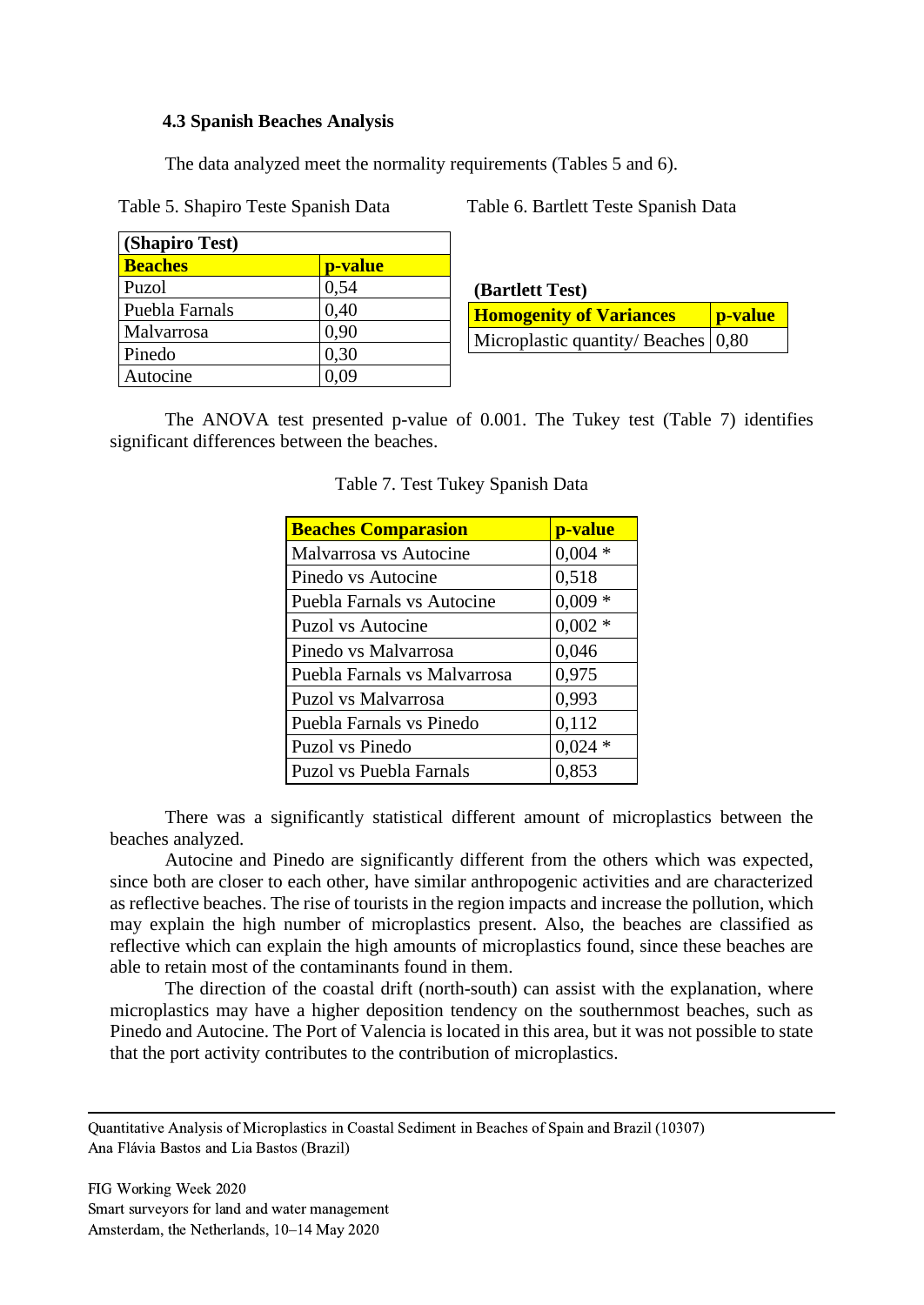Furthermore, the beaches of Malvarrosa, Puebla Farnals and Puzol are not significantly different from each other, and have much smaller amounts of microplastics than the beaches of Autocine and Pinedo. However, Malvarrosa presented a slightly higher concentration of microplastics than Puebla Farnals and Puzol, probably due to the contribution of microplastics received by the coastal drift.

## **4.4 Análise Praias do Brasil**

After proving the normality requirements (Tables 8 and 9) it was proceeded exactly as in the Spanish beaches.

Table 8. Shapiro Teste Brazilian Data Table 9. Bartlett Teste Brazilian Data

| (Shapiro Test)     |         |  |  |  |  |  |
|--------------------|---------|--|--|--|--|--|
| <b>Beach</b>       | p-value |  |  |  |  |  |
| Balneário Camboriú | 0,90    |  |  |  |  |  |
| <b>Brava</b>       | 0,22    |  |  |  |  |  |
| Navegantes         | 0,80    |  |  |  |  |  |
| Atalaia            | 0,47    |  |  |  |  |  |
| Cabeçudas          | 0,22    |  |  |  |  |  |

| (Bartlett Test)                         |                 |
|-----------------------------------------|-----------------|
| <b>Homogenity of Variances</b>          | <b>p</b> -value |
| Microplastic quantity/ Beaches $(0,44)$ |                 |

In this case the ANOVA also presented a p-value of 0.001. The Tukey test (Table 10) shows the significant differences between the beaches.

| <b>Comparação de Praias</b> | p-valor  |
|-----------------------------|----------|
| Balneário vs Atalaia        | $0,007*$ |
| Brava vs Atalaia            | $0,001*$ |
| Cabeçudas vs Atalaia        | $0,007*$ |
| Navegantes vs Atalaia       | 0,054    |
| Brava vs Balneário          | 0,504    |
| Cabeçudas vs Balneário      |          |
| Navegantes vs Balneário     | 0,682    |
| Cabeçudas vs Brava          | 0,504    |
| Navegantes vs Brava         | 0,082    |
| Navegantes vs Cabeçudas     | 0,682    |

# Table 10. Teste Tukey Brazilian Data

Atalaia was significantly equal to Navegantes, perhaps because both are mainly frequented by the local population and are dissipative beaches, where pollutants such as microplastic have a lower possibility of being accumulated. Atalaia also has a coastal drift that indicates a deposition of microplastics to the west, away from the collection point in the center of the beach, which may explain the smaller amount of microplastics observed for this location.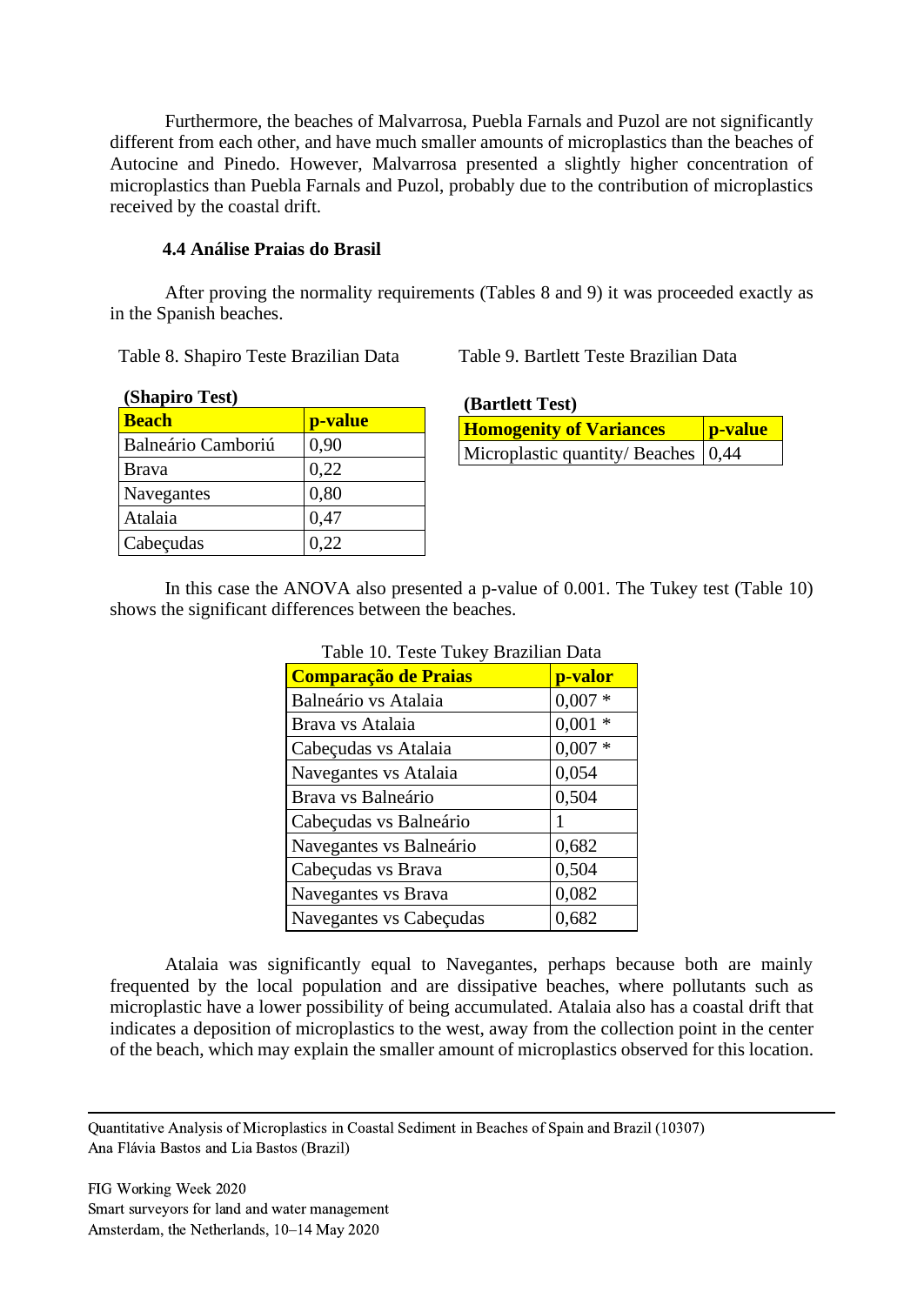Brava, Cabeçudas and Balneário Camboriú presented higher amounts of microplastics. These beaches are also the ones that receive the largest number of tourists throughout the year for that reason it is common to find bars and small vendors through the beach. In the case of Cabeçudas, some bars use the beach as part of their establishment, placing plastic chairs and tables along the sand. All of these factors may contribute to the microplastics set on the region.

Although the three beaches (Brava, Cabeçudas and Balneário Camboriú) did not presented a significant statistical difference, the distribution of microplastics can be analyzed according to their morphodynamics classification and coastal drift, as well as the influence of the rivers present in the region.

Balneário Camboriú is classified as dissipative indicating that the beach may have a facility to disperse the microplastics and a tendency to accumulate on the edges of the shore line due to the coastal drift, point located away from the sample point.

Cabeçudas and Brava beaches are characterized as reflective and intermediate, respectively, which may indicate greater retention of microplastic at the central point.

In both cases, both in Brazilian and Spanish beaches, confirm the results previously obtained by authors such as Carvalho and Neto (2016) and Bosker et al. (2018), which is the origin of microplastics is from marine environment such as rivers and the ocean, anthropogenic activities performed in the area increase the amount of microplastics in the shore line.

#### **4.3.3 Análise Espanha vs Brasil**

Finally, a comparison between the beaches of Spain and Brazil, concluded that the both countries have significant statistical and high difference between the number of microplastic founded (Figure 5).



Figure 5. Comparison between Spanish and Brazilian Beaches

Quantitative Analysis of Microplastics in Coastal Sediment in Beaches of Spain and Brazil (10307) Ana Flávia Bastos and Lia Bastos (Brazil)

FIG Working Week 2020 Smart surveyors for land and water management Amsterdam, the Netherlands, 10–14 May 2020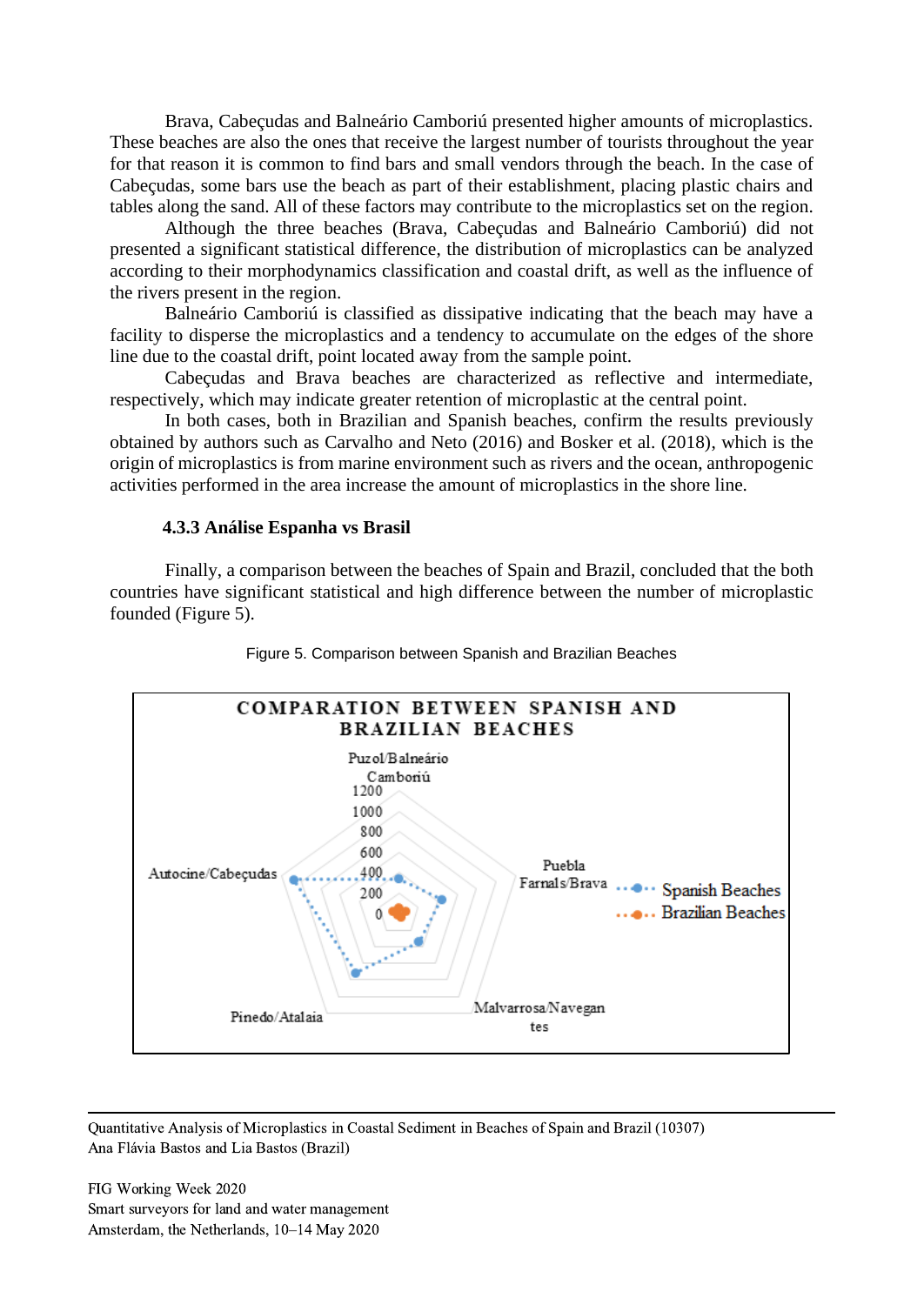Figure 5 shows that all the studied beaches of Spain have much higher number of microplastics than the Brazilian beaches. When comparing Figure 6 and Figure 7, it can be observed that none of the 5 Brazilian beach, regardless of whether or not it has a characteristic similar to a Spanish beach, obtained similar amount of microplastics.



Figure 6. Quantity of microplastic in each Spain beach

Figure 7. Quantity of microplastic in each Brazilian beach



Chubarenko et al. (2018), says that the microplastics found on sandy beaches are likely originated in the marine environment they are affected by, this could explain why there is such a difference between the countries studied.

The amount of microplastic in Spain is higher because the Mediterranean has a higher retention of pollutants than the Atlantic Ocean. Moreover, when observing the currents that influence the study areas, it is possible to verify that in the Brazilian beach region the South

Quantitative Analysis of Microplastics in Coastal Sediment in Beaches of Spain and Brazil (10307) Ana Flávia Bastos and Lia Bastos (Brazil)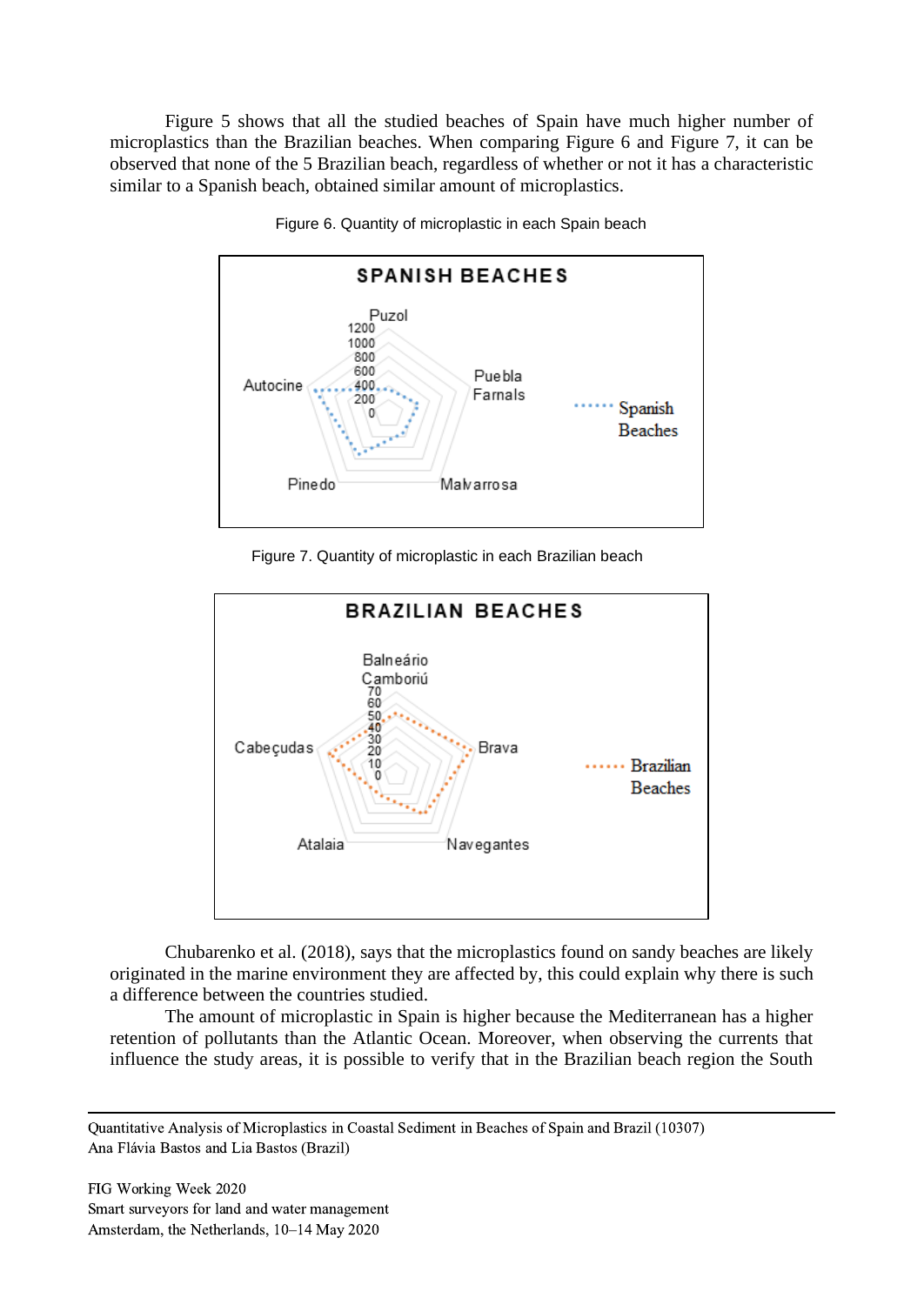Atlantic current flows in the opposite direction of the beaches, possibly displacing the microplastics away from the coast. In contrast, in Spanish beaches where the currents of the Mediterranean Sea do not allow such an intense flow of water exchange in the region possibly causing a greater retention in the amount of microplastics.

Finally, by comparing our study with the study of Vianello *et al.* (2013) done in the Lagoon of Venice the amount of microplastic found of 2175 to 672 particles in kg was inferior. However, comparing with another study in sediment from China the amount of microplastic found 435 to 250 in only 50 grams of dry sediment was superior to our study (QIU, Q. *et al.,*  2015).

## **5. CONCLUSION**

In conclusion there is a difference between the amount of microplastics found in different beaches of the east coast of Spain and the south coast of Brazil. Beaches bordering the Mediterranean Sea had a higher number of microplastics.

A statistical difference was identified between the Autocine and Pinedo beaches compared to the Malvarrosa, Puebla Farnal and Puzol beaches, where the former had a higher amount of microplastics. In the case of Brazilian beaches, Brava, Cabeçudas and Balneário Camboriú beaches presented a higher amount of microplastic than Atalaia and Navegantes beaches.

Due the variability in the amount of microplastic founded in different papers in the existing literature, it's important the deepening of this study area.

## **REFERENCES**

- 1. Alimi O S, Budarz J F, Hernandez L M, Tufenkji N. (2018) "Microplastics and Nanoplastics in Aquatic Environments: Aggregation, Deposition, and Enhanced Contaminant Transport." *Environmental Science & Technology,*52(4), p: 1704-1724.
- 2. Bellas J, Martinez-Armental J, Martinez-Camara A, Besada V, Martinez-Gomez C., (2016) "Ingestion of microplastics by demersal fish from the Spanish Atlantic and Mediterranean coasts." *Marine Pollution Bulletin,* v.109(1), p: 55-60.
- 3. Bosker T, Guaita L, Behrens P., (2018) "Microplastic pollution on Caribbean beaches in the Lesser Antilles.", *Marine Pollution Bulletin*, v. 133, p :442-447.
- 4. Carson, H. S.; Colbert Kaylor [M. J.; Mcdermid](https://www.sciencedirect.com/science/article/pii/S0025326X11003079#!) K. J. (2011) "Small plastic debris changes water movement and heat transfer through beach sediments." *Marine Pollution Bulletin*, v. 62(8), p. 1708-1713.
- 5. Chubarenko I P, Esiukova E E, Bagaev A V, Bagaeva M A, Grave A N. (2018) "Threedimensional distribution of anthropogenic microparticles in the body of sandy beaches.", *Science of the Total Environment.*, v. 628-629, pp:1340-1351.
- 6. De Carvalho D G, Baptista Neto J A. (2016) "Microplastic pollution of the beaches of Guanabara Bay, Southeast Brazil." Ocean and Coastal Management., v. 128, pp:10-7.
- 7. Díez, J.; Cánovas, V.; Uriarte, A.; Medina, R. (2017) "Characterization of the Dry Beach Profile: A Morphological Approach." *Journal Of Coastal Research*, v. 33, n. 6, p.1292-1304,

Quantitative Analysis of Microplastics in Coastal Sediment in Beaches of Spain and Brazil (10307) Ana Flávia Bastos and Lia Bastos (Brazil)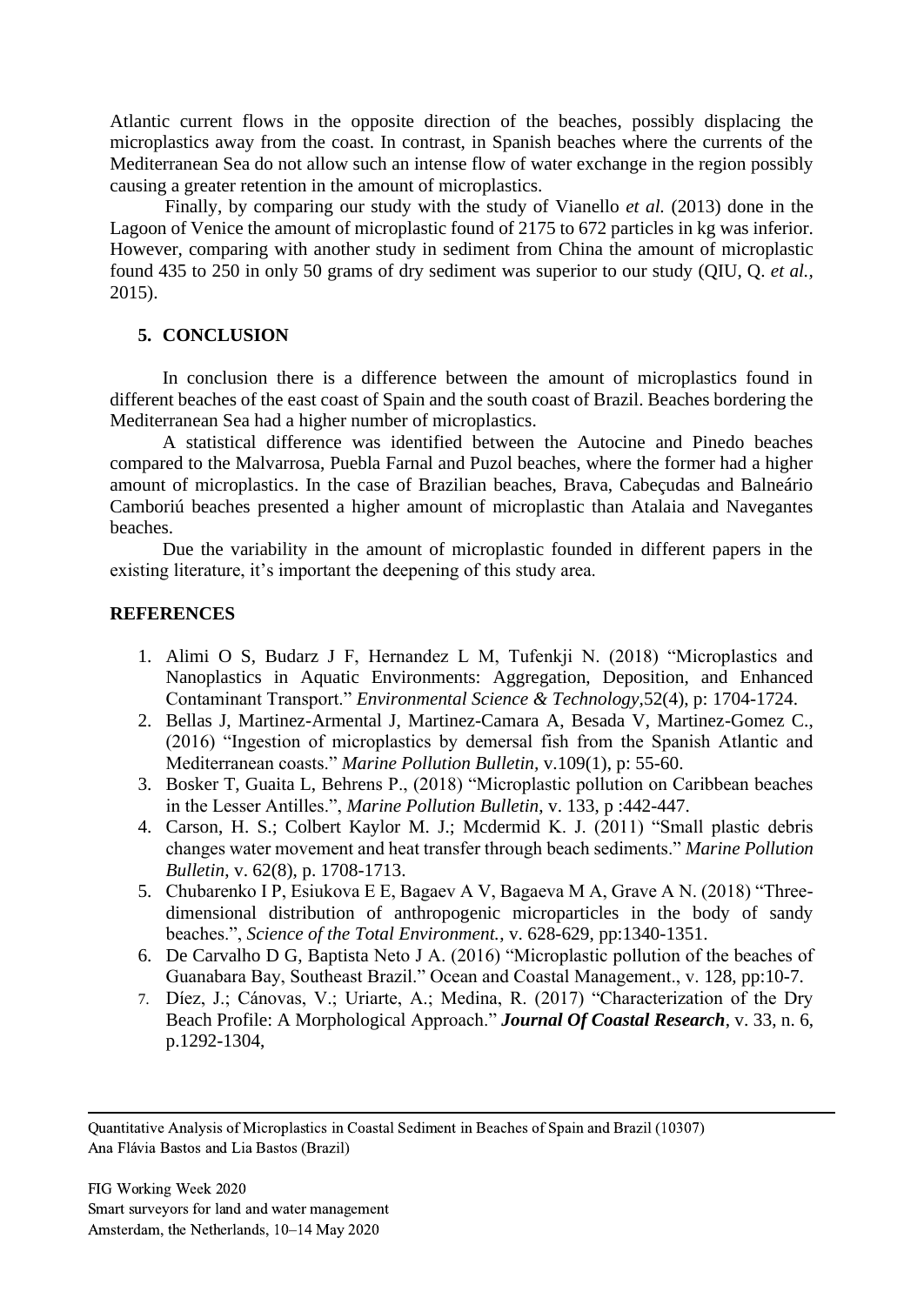- 8. Heidrich, C.; Abreu, J. G. N. (2012) "Caracterização Das Praias De Navegantes E Itajaí (Sc) Em Relação Às Características Sedimentológicas E Composição Dos Minerais Leves (Quartzo E Feldspato)." *Science technology.*, v.16 (2), p: 37-94.
- 9. Instituto Brasileiro De Geografia E Estatística, (2019) Censo Demográfico 2018. Disponible in: <https://www.ibge.gov.br/apps/populacao/projecao/por%20municipio>Access [10-06- 2019]
- 10. Instituto Nacional De Estadística (2018) Cifras oficiales de población resultantes de la revisión del Padrón municipal a 1 de enero. Disponible in: <http://www.ine.es/jaxiT3/Tabla.htm?t=2903&L=0> [Access 10-06-2019].
- 11. Istitut Cartogràfic Valencia, (2016) Distribuició de la població: Aspectes generals. Demografia de la Comunitat Valenciana. Disponible in: <http://www.icv.gva.es/auto/aplicaciones/Atlas/Demografia/?locale=vl> [Access 10-06-2019]
- 12. Ivleva N P, Wiesheu A C, Niessner R., (2017) "Microplastic in Aquatic Ecosystems." *Angewandte Chemie: -International Edition*., v.56(7), pp: 1720-1739.
- 13. Kanhai L D K, Officer R, Lyashevska O, Thompson R C, O'connor I. (2017) "Microplastic abundance, distribution and composition along a latitudinal gradient in the Atlantic Ocean." *Marine Pollution Bulletin.,* v. 115(1-2), pp:307-314.
- 14. Karami A. (2017) "Gaps in aquatic toxicological studies of microplastics." *Chemosphere.,* pp.184:841-848.
- 15. Menezes, J. T. (1999) "**Aspectos Morfodinâmicos Das Praias Do Litoral Centro-Norte Catarinense. "** Monografia (Especialização) - Curso de Ocenaografia, Universidade do Vale do Itajaí, Itajaí.
- 16. Ministerio de Fomento (2019). Puertos del Estado. Disponible en: [http://www.puertos.es/en-us/oceanografia/Pages/portus.aspx.](http://www.puertos.es/en-us/oceanografia/Pages/portus.aspx) [Acesso 04-07-2019]
- 17. Muñoz-Perez, J. J.; Roman-Sierra, J.**;** Payo, A.; Navarro-Pons, M. (2011) "Optimization of beach profile spacing: an applicable tool for coastal monitoring." *Scientia Marina*, v.11, p.1-9.
- 18. Olivatto, G. P., Carreira R., Tornisielo, V. L., Montagner, C.C. (2018) "Microplastics: Contaminants of Global Concern in the Anthropocene." *Revista Virtual de Química*, v. 10(6), pp.1968-1989.
- 19. Pardo-Pascual, J. E.; Sanjaume, E. (2018) "Beaches in Valencian Coast". MORALES, Juan A. (Ed.). **The Spanish Coastal System:** Dynamic Processes, Sediments and Managment. Springer International Publishing. Cap. 10. p. 209-236.
- 20. Plastics Europe: Association of Plastic Manufacturers (2018) **Plastics - the Facts 2018:**  An analysis of European plastics production, demand and waste data. Bruselas.
- 21. RSTUDIO Team RStudio: (2019) Integrated Development for R. RStudio, Inc. Versão 1.2.1335.
- 22. Song Y K, Hong S H, Jang M, Han G M, Jung S W, Shim W J. (2017) "Combined Effects of UV Exposure Duration and Mechanical Abrasion on Microplastic Fragmentation by Polymer Type." *Environmental Science & Technology.*, v. 51(8), pp. 4368–4376.

Quantitative Analysis of Microplastics in Coastal Sediment in Beaches of Spain and Brazil (10307) Ana Flávia Bastos and Lia Bastos (Brazil)